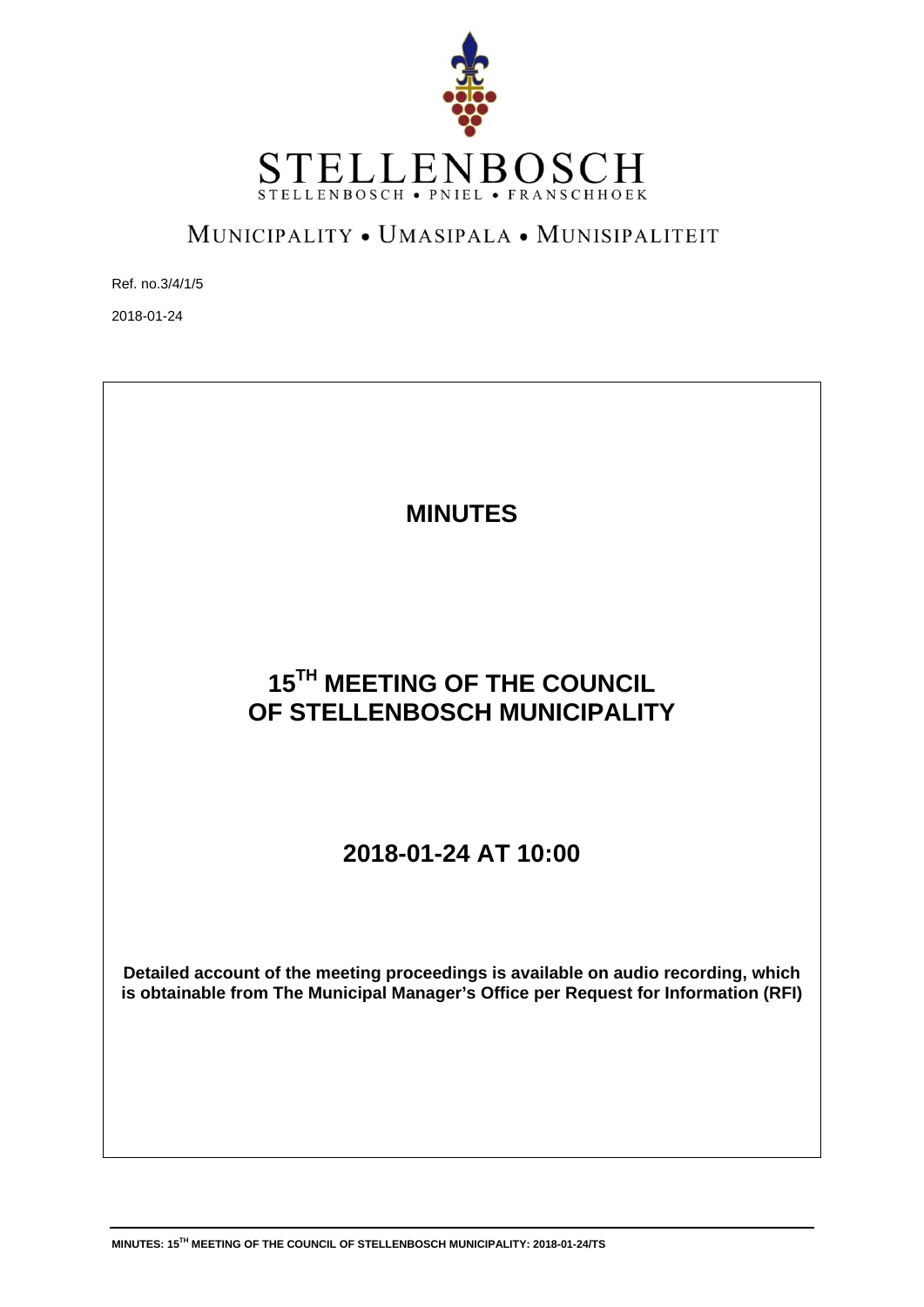## **M I N U T E S 15TH MEETING OF THE COUNCIL OF STELLENBOSCH MUNICIPALITY 2018-01-24**

## **TABLE OF CONTENTS**

| <b>ITEM</b> | <b>SUBJECT</b>                                                                                                                                                                                                        | <b>PAGE</b> |  |
|-------------|-----------------------------------------------------------------------------------------------------------------------------------------------------------------------------------------------------------------------|-------------|--|
| 1.          | <b>OPENING AND WELCOME</b>                                                                                                                                                                                            |             |  |
| 2.          | <b>COMMUNICATIONS</b>                                                                                                                                                                                                 |             |  |
| 2.1         | <b>MAYORAL ADDRESS</b>                                                                                                                                                                                                |             |  |
| 2.2         | COMMUNICATION BY THE SPEAKER                                                                                                                                                                                          |             |  |
| 2.3         | COMMUNICATION BY THE MUNICIPAL MANAGER                                                                                                                                                                                |             |  |
| 3.          | <b>OFFICIAL NOTICES</b>                                                                                                                                                                                               |             |  |
| 3.1         | DISCLOSURE OF INTERESTS                                                                                                                                                                                               |             |  |
| 3.2         | APPLICATIONS FOR LEAVE OF ABSENCE                                                                                                                                                                                     |             |  |
| 4.          | <b>CONFIRMATION OF MINUTES</b>                                                                                                                                                                                        |             |  |
| 4.1         | The minutes of the 14 <sup>th</sup> Council Meeting: 2017-11-29 refers. (The minutes are distributed under separate cover).<br><b>FOR CONFIRMATION</b>                                                                |             |  |
| 5.          | <b>STATUTORY MATTERS</b>                                                                                                                                                                                              |             |  |
|             | <b>NONE</b>                                                                                                                                                                                                           |             |  |
| 6.          | REPORT/S BY THE MUNICIPAL MANAGER RE OUTSTANDING RESOLUTIONS TAKEN AT PREVIOUS COUNCIL<br><b>MEETINGS (APPENDIX 1)</b>                                                                                                |             |  |
| 7.          | <b>CONSIDERATION OF ITEMS BY THE EXECUTIVE MAYOR: (ALD G VAN DEVENTER (MS))</b>                                                                                                                                       |             |  |
| 7.1         | COMMUNITY DEVELOPMENT AND COMMUNITY SERVICES: (PC: CLLR AR FRAZENBURG)                                                                                                                                                |             |  |
|             | <b>NONE</b>                                                                                                                                                                                                           |             |  |
| 7.2         | <b>CORPORATE AND STRATEGIC SERVICES: (PC: CLLR E GROENEWALD (MS))</b>                                                                                                                                                 |             |  |
| 7.2.1       | 2016/17 DRAFT ANNUAL REPORT AND REFERRAL OF DRAFT ANNUAL REPORT TO MUNICIPAL PUBLIC ACCOUNTS<br>COMMITTEE (MPAC) FOR CONSIDERATION (Appendix 1 under Separate Cover; Appendix 2 attached)                             | 8           |  |
| 7.3         | ECONOMIC DEVELOPMENT AND PLANNING: (PC: ALD JP SERDYN (MS))                                                                                                                                                           |             |  |
|             | <b>NONE</b>                                                                                                                                                                                                           |             |  |
| 7.4         | <b>FINANCIAL SERVICES: (PC: CLLR S PETERS)</b>                                                                                                                                                                        |             |  |
| 7.4.1       | MONTHLY FINANCIAL STATUTORY REPORTING: DEVIATIONS AND RATIFICATIONS FOR DECEMBER 2017                                                                                                                                 | 10          |  |
| 7.4.2       | OVERSIGHT ROLE OF COUNCIL: SUPPLY CHAIN MANAGEMENT POLICY-REPORT ON THE IMPLEMENTATION OF<br>THE SUPPLY CHAIN MANAGEMENT POLICY OF STELLENBOSCH MUNICIPALITY: QUARTER 2, OCTOBER 2017 -<br>DECEMBER 2017 (Appendix 1) | 12          |  |
| 7.5         | HUMAN SETTLEMENTS: (PC: CLLR PW BISCOMBE)                                                                                                                                                                             |             |  |
|             | <b>NONE</b>                                                                                                                                                                                                           |             |  |
| 7.6         | INFRASTRUCTURE: (PC: CLLR J DE VILLIERS)                                                                                                                                                                              |             |  |
|             | <b>NONE</b>                                                                                                                                                                                                           |             |  |
| 7.7         | PARKS, OPEN SPACES AND ENVIRONMENT: (PC: CLLR N JINDELA)                                                                                                                                                              |             |  |
|             | <b>NONE</b>                                                                                                                                                                                                           |             |  |